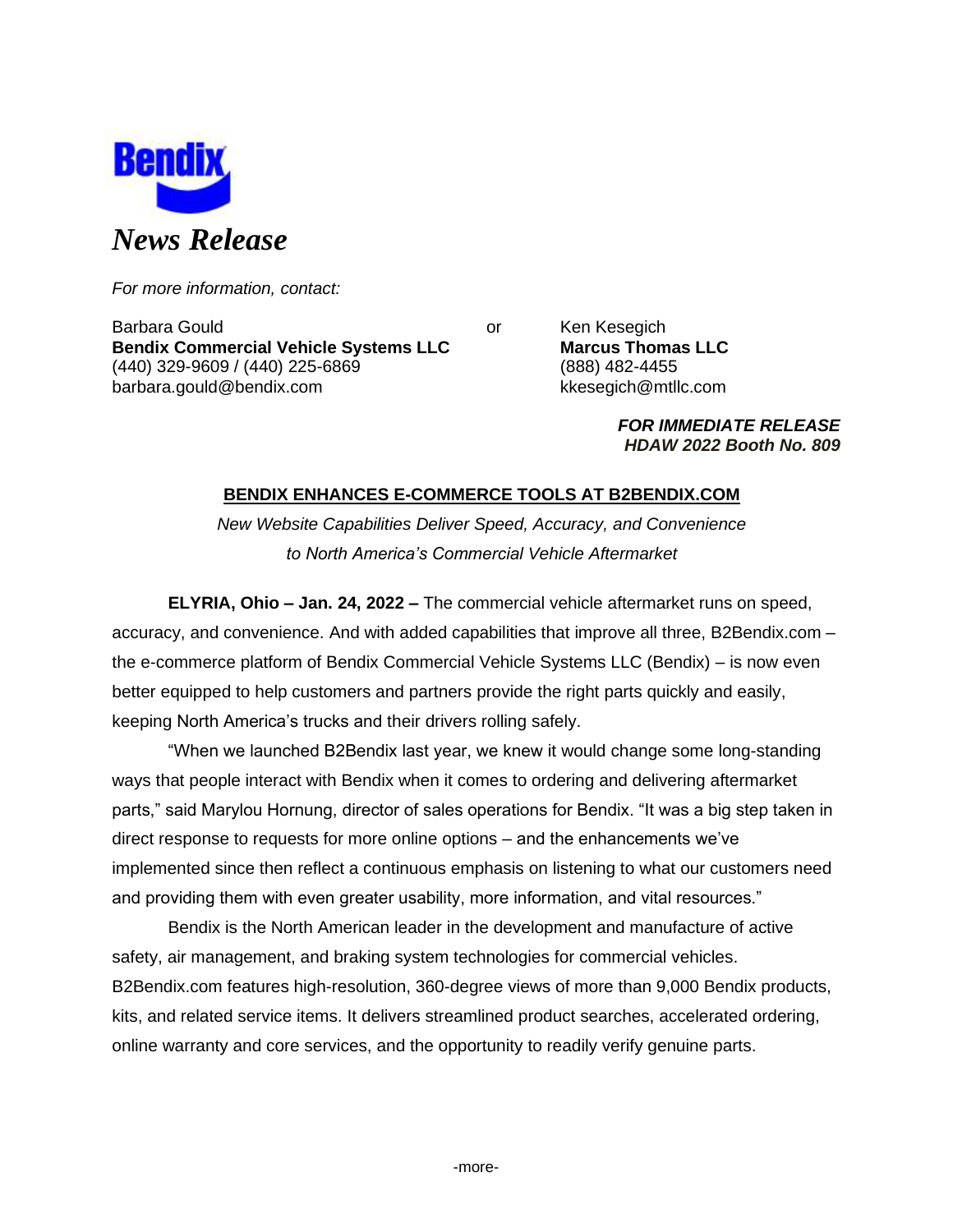## **Speeding Up Downtime**

Vehicle downtime directly impacts the bottom line, so several B2Bendix.com improvements are aimed at minimizing the time it takes to get the right repair information or locate the correct part. There's a new Bendix Diagnostic Trouble Code (DTC) search, for example, as well as a section where site visitors can download select software packages for the SmarTire® Tire Pressure Monitoring System (TPMS) or the Bendix® Wingman® Fusion™ system radar. Bendix has also made it easier to find the right part more quickly by making it possible to search for partial part numbers and compare up to four products at a time.

"This way, if a customer is looking for a relay valve, they can compare characteristics like crack pressure and body configurations or easily see the differences between a new and remanufactured product, side-by-side," Hornung said.

B2Bendix.com also now provides logged-in customers with up-to-date product availability on any order before it's placed, allowing them to plan for partial orders and followups. It's also easier to find nearby authorized Bendix dealers and distributors using embedded maps functionality, and to report issues for addressing through a web ticketing system.

### **Power Tools for Partners**

Dealers and distributors also now have the capability to add their own part numbers to B2Bendix.com's searchable catalog, again making things simpler for their teams and customers, and saving them the trouble of finding the Bendix number. Bendix channel partners will also find a more robust offering of data and part characteristics now available through the OptiCat OnDemand customer portal. Additionally, B2Bendix.com can now handle and track returns through the system without requiring a phone call.

B2Bendix.com's Brake Application Form enables logged-in OEM customers to reach out to Bendix for engineering assistance to help select the correct air disc brake or drum brake for their new application. A Bendix engineer reviews the application and provides the Bendix-rated pad and drum part numbers.

"The site's ease of use has helped its continuous growth and popularity, and we're working on even more enhancements, including simplified core returns, warranty improvements, search functionality improvements, and continuously strengthened cross-reference accuracy," Hornung said. "Whatever it takes to support the companies, teams, and people who never stop working to keep the men and women behind the wheel safe, Bendix is there with solutions and support – quickly, easily, and accurately."